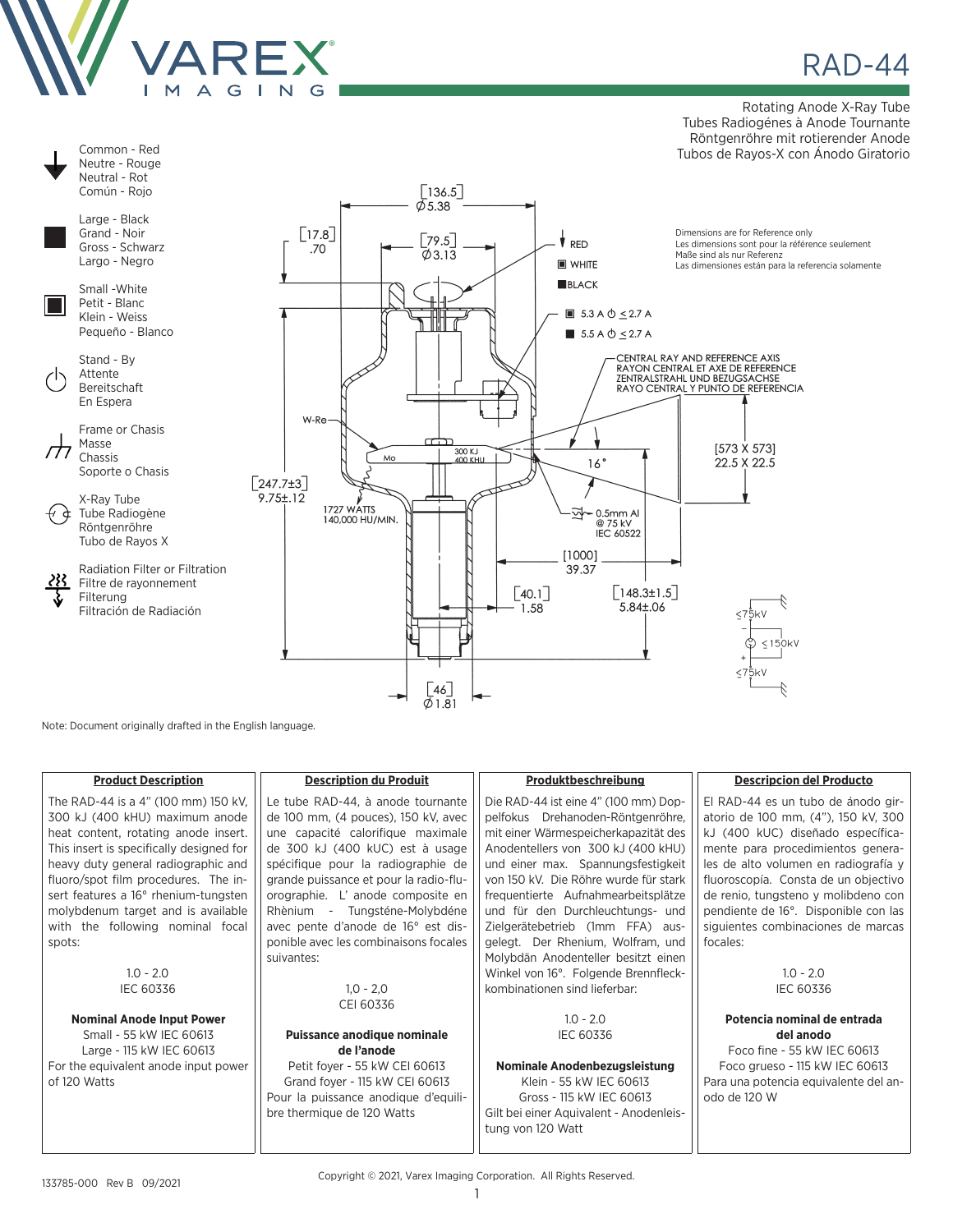

# **RAD-44**

Single Load Ratings IEC 60613 Abaques de Chargepour Pose Unique CEI 60613 Brennfleck - Belastungskurven IEC 60613 Diagramas de Exposición Radiográfica IEC 60613

#### 3 Ø Constant Potential



**60 HZ - 3,450 RPM**



| For 10 and other applications, please                                   | Pour 10 et autre applications, prière                         | Für 1Ø und andere Anwendungen,                                                                                           | Para 10 y otras aplicaciones, por favor                                           |
|-------------------------------------------------------------------------|---------------------------------------------------------------|--------------------------------------------------------------------------------------------------------------------------|-----------------------------------------------------------------------------------|
| consult the manufacturer.                                               | de consulter le Fabricant.                                    | konsultieren mit dem Fabrikant, bitte.                                                                                   | consulte a la Compañia.                                                           |
| Nominal anode input power for the<br>lanode heat content 40%. IEC 60613 | Puissance calorifique nominale de<br>ll'anode: 40%, CEI 60613 | Thermische Anodenbezugsleistung<br>bei einer Wärmespeicherung von 40%.   penetracion para obtener un<br><b>IEC 60613</b> | Aproximadamente el poder de<br>almacenaje de calor del anodo de<br>40%, IEC 60613 |

#### **50 HZ - 2,850 RPM**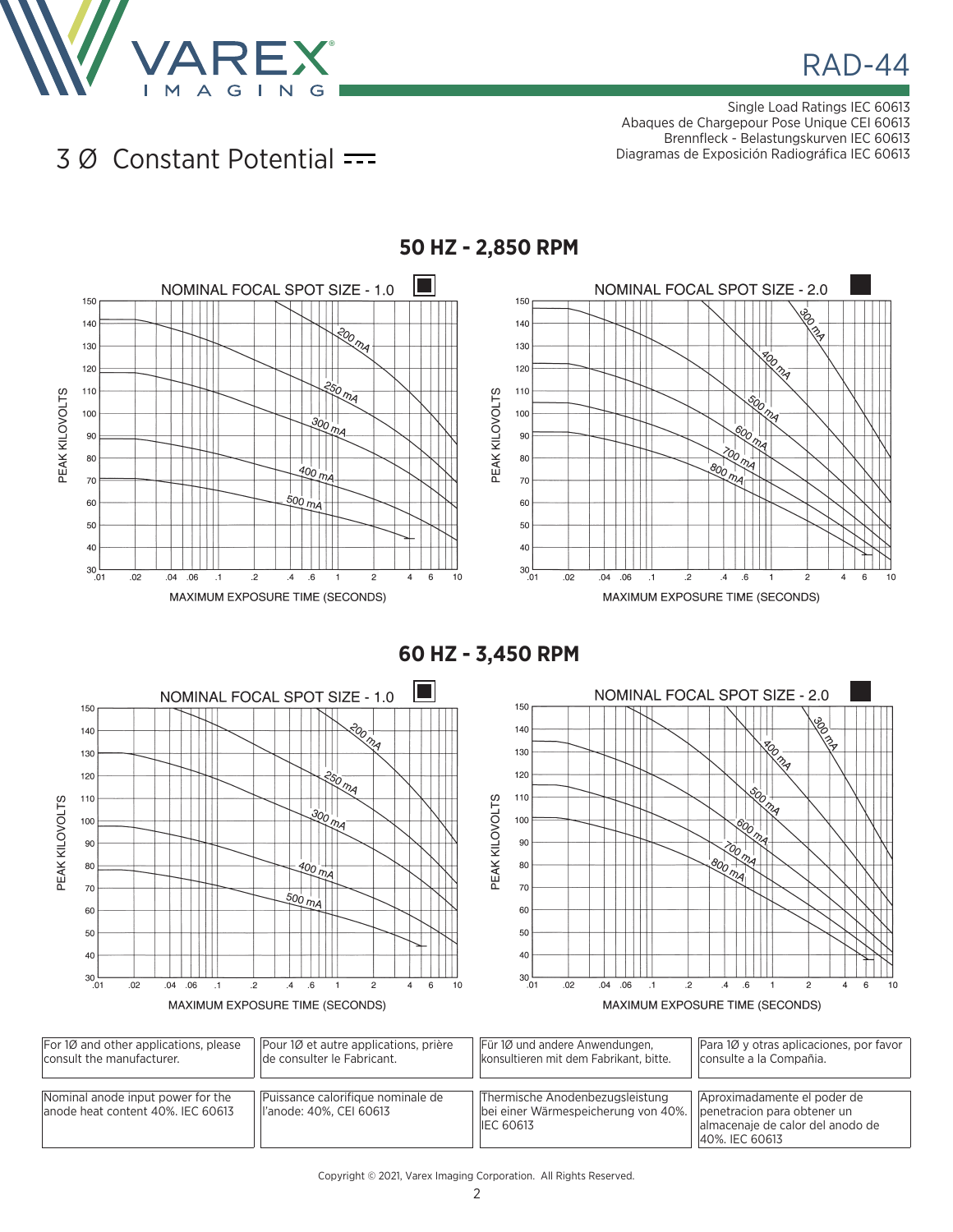

# **RAD-44**

Single Load Ratings IEC 60613 Abaques de Chargepour Pose Unique CEI 60613 Brennfleck - Belastungskurven IEC 60613 Diagramas de Exposición Radiográfica IEC 60613

#### 3 Ø Constant Potential



**150 HZ - 8,500 RPM**

**180 HZ - 10,000 RPM**



| $ For 1Ø$ and other applications, please                                | Pour 10 et autre applications, prière                         | Für 1Ø und andere Anwendungen.                                                             | Para 10 y otras aplicaciones, por favor                                                                          |
|-------------------------------------------------------------------------|---------------------------------------------------------------|--------------------------------------------------------------------------------------------|------------------------------------------------------------------------------------------------------------------|
| consult the manufacturer.                                               | de consulter le Fabricant.                                    | konsultieren mit dem Fabrikant, bitte.                                                     | consulte a la Compañia.                                                                                          |
| Nominal anode input power for the<br>lanode heat content 40%. IEC 60613 | Puissance calorifique nominale de<br>ll'anode: 40%, CEI 60613 | Thermische Anodenbezugsleistung<br>bei einer Wärmespeicherung von 40%.<br><b>IEC 60613</b> | Aproximadamente el poder de<br>penetracion para obtener un<br>almacenaie de calor del anodo de<br>40%, IEC 60613 |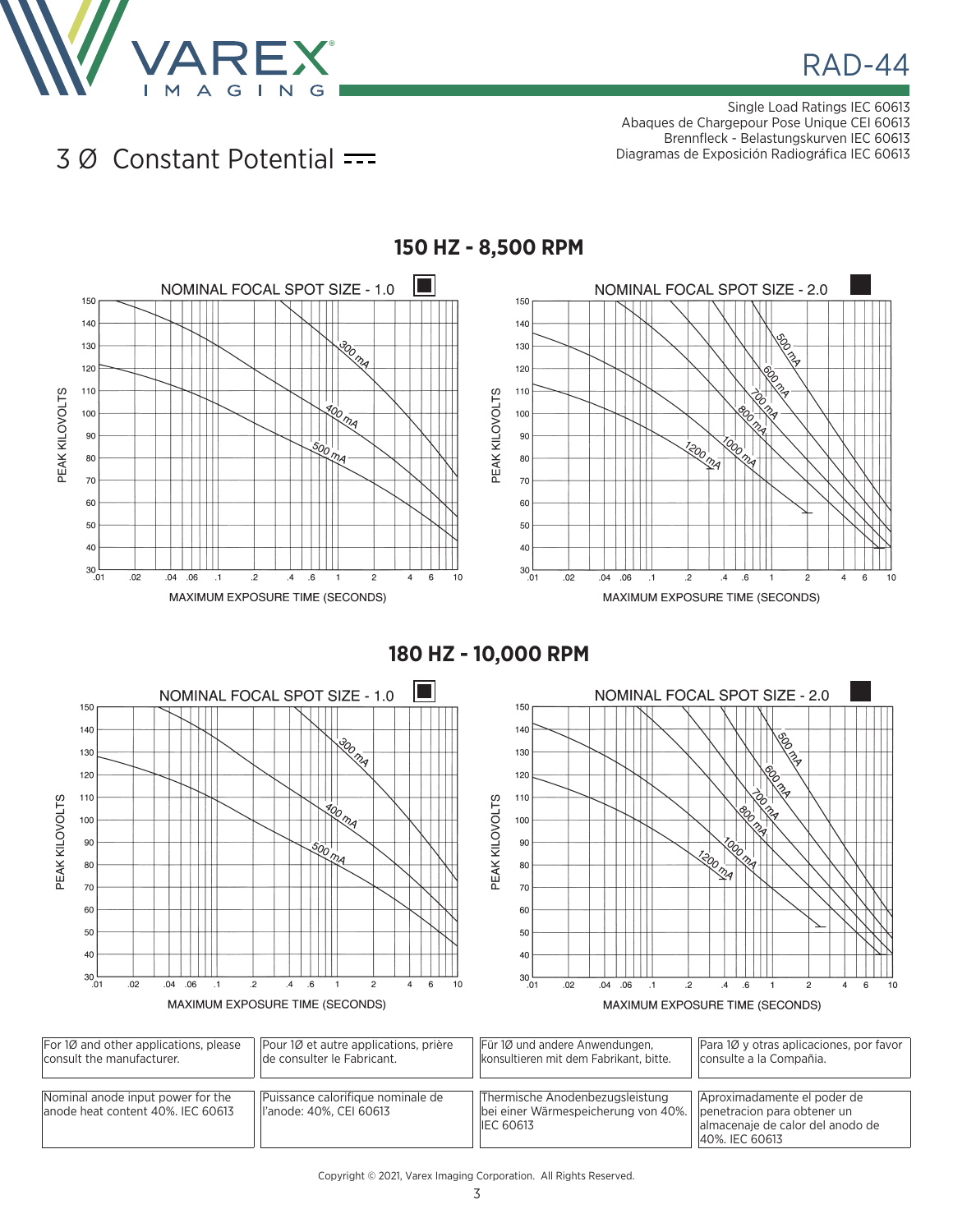

# **RAD-44**

Filament Emission Charts IEC 60613 Abaques d' Émissions des Filaments CEI 60613 Glühfadenemissionsdiagramm IEC 60613 Curvas de Emisión de los Filamentos IEC 60613

### 3 Ø Constant Potential



| Note:                            | l Remarque:                                                                                                                                       | Anmerkung:           | Nota:                                   |
|----------------------------------|---------------------------------------------------------------------------------------------------------------------------------------------------|----------------------|-----------------------------------------|
|                                  | When using these emission curves Lors de l'utilisation de ces abagues Uwenn Sie diese Emissionskurven für US utiliza estas curvas de emisión para |                      |                                         |
|                                  | for trial exposures, refer to the power     pour des expositions d'essai, référez-     Testaufnahmen verwenden, beziehen                          |                      | exposiciones de prueba, refiérase a las |
|                                  | rating curves shown for maximum vous aux courbes maximales de kV. Sie sich hierbei auf die entsprechenden curvas de gradación de potencia para    |                      |                                         |
|                                  | kV, tube emission, filament current, d'emission du filament, de temps Nennleistungskurven für max. kV- de maximo de kV, tubo de emisión,          |                      |                                         |
| exposure time, and target speed. | d'exposition et de vitesse de rotation.   Werte, Röhrenemission, Heizstrom,   corriente en los filamentos, tiempo de                              |                      |                                         |
|                                  |                                                                                                                                                   | lund Anodendrehzahl. | exposión, y a las curvas de velocidad   |
|                                  |                                                                                                                                                   |                      | del obietivo.                           |
|                                  |                                                                                                                                                   |                      |                                         |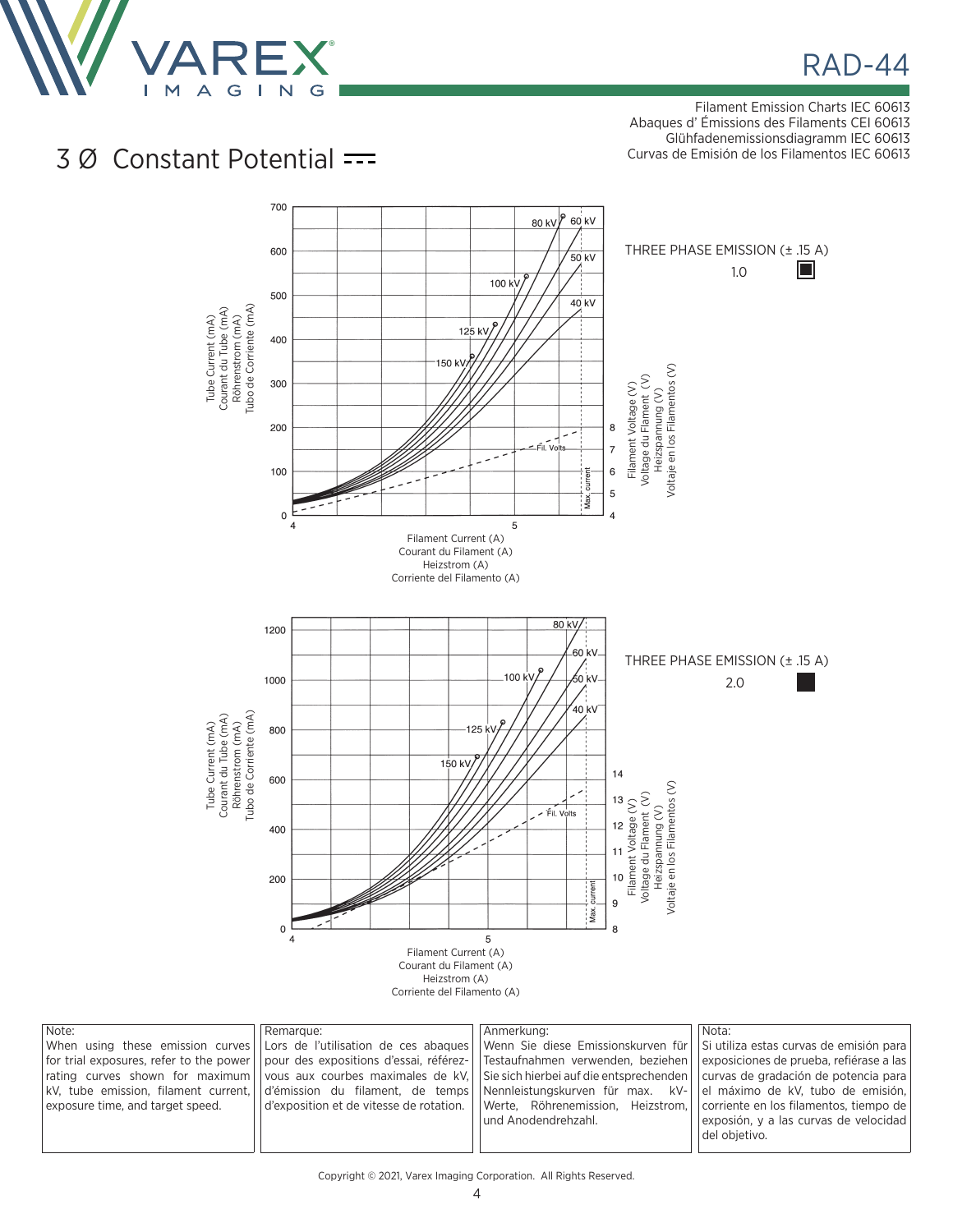

 $RAD-44$ 

Anode Heating & Cooling Chart Abaques d' Échauffement et de Refroidissement de L'Anode Anoden Aufheiz - und Abkühl Kurven Curvas de Calentamiento y Enfriamiento del Anodo